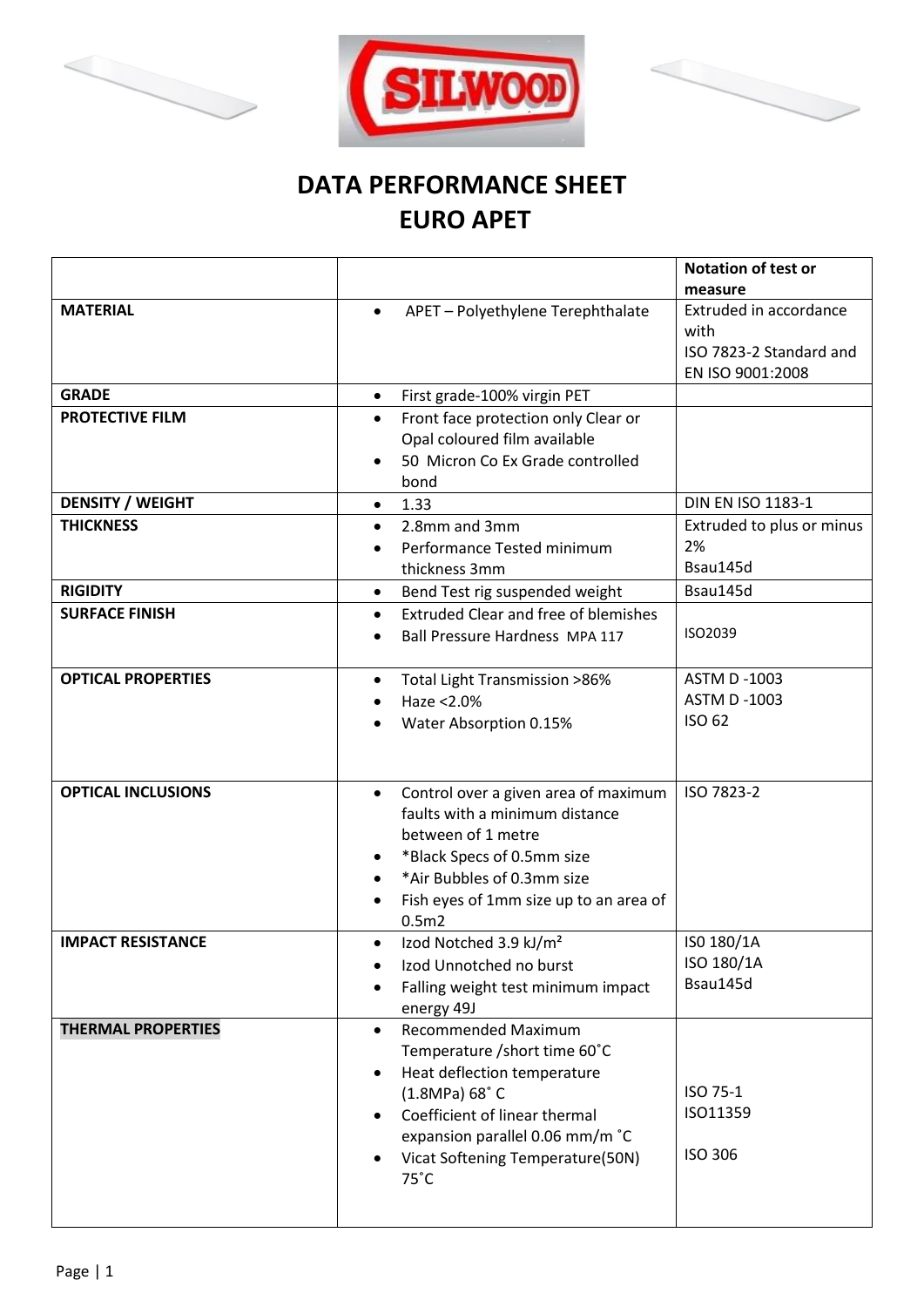





## **DATA PERFORMANCE SHEET EURO APET**

| <b>MECHANICAL PROPERTIES</b><br><b>FIRE RATING</b> | <b>ISO 527</b><br>Tensile Strength at yield 59MPa<br>$\bullet$<br>Elongation at Break -No Break<br><b>ISO527</b><br>Tensile Modulus of Elasticity 2420<br><b>ISO527</b><br>Resistance to Flexion Mpa 86<br><b>ISO178</b><br><b>BS476 Part 7</b><br>Class 1Y<br>UK<br>$\bullet$<br>M <sub>2</sub><br>France<br>NF F16-101& 102<br><b>B1</b><br>Germany<br>Din 4102-1<br>$D-s3-d0$<br>Europe<br>EN 13 501-1                                                                                                                                                                                                                                                                                                                                                                                                      |  |
|----------------------------------------------------|----------------------------------------------------------------------------------------------------------------------------------------------------------------------------------------------------------------------------------------------------------------------------------------------------------------------------------------------------------------------------------------------------------------------------------------------------------------------------------------------------------------------------------------------------------------------------------------------------------------------------------------------------------------------------------------------------------------------------------------------------------------------------------------------------------------|--|
| <b>WEATHERABILTY</b>                               | Excellent colour stability, good<br>mechanical properties, UV resistant,<br>very good weathering and age<br>resistance<br>Ten years limited warranty                                                                                                                                                                                                                                                                                                                                                                                                                                                                                                                                                                                                                                                           |  |
| <b>RECYCLING SHEETS</b>                            | APET sheets and their protective<br>$\bullet$<br>layers are 100% fully recyclable                                                                                                                                                                                                                                                                                                                                                                                                                                                                                                                                                                                                                                                                                                                              |  |
| <b>QUALITIES</b>                                   | Tough and hard with high impact<br>strength also at sub-zero temperature<br>down to -20°c<br>Insoluble in water, resistant to salty<br>water.<br>Excellent optical properties with a<br>light transmission of nearly 90% for<br>non-tinted types and a brilliant<br>surface<br>Good outdoor durability up to 4 years<br>even for standard types<br>Flame retardant rated " difficult to<br>ignite "<br>Very high chemical resistant to,<br>mineral oils and petroleum also resist<br>the chemical attack of acid rain, diesel<br>engine exhaust fumes<br>Easy and fast to convert<br>Good printability thanks to optimal<br>adhesion and UV curing inks<br>Approved by FDA/BGA for direct<br>contact with foodstuff and medical<br>applications<br>Meets the requirements of the<br>current European chemicals |  |